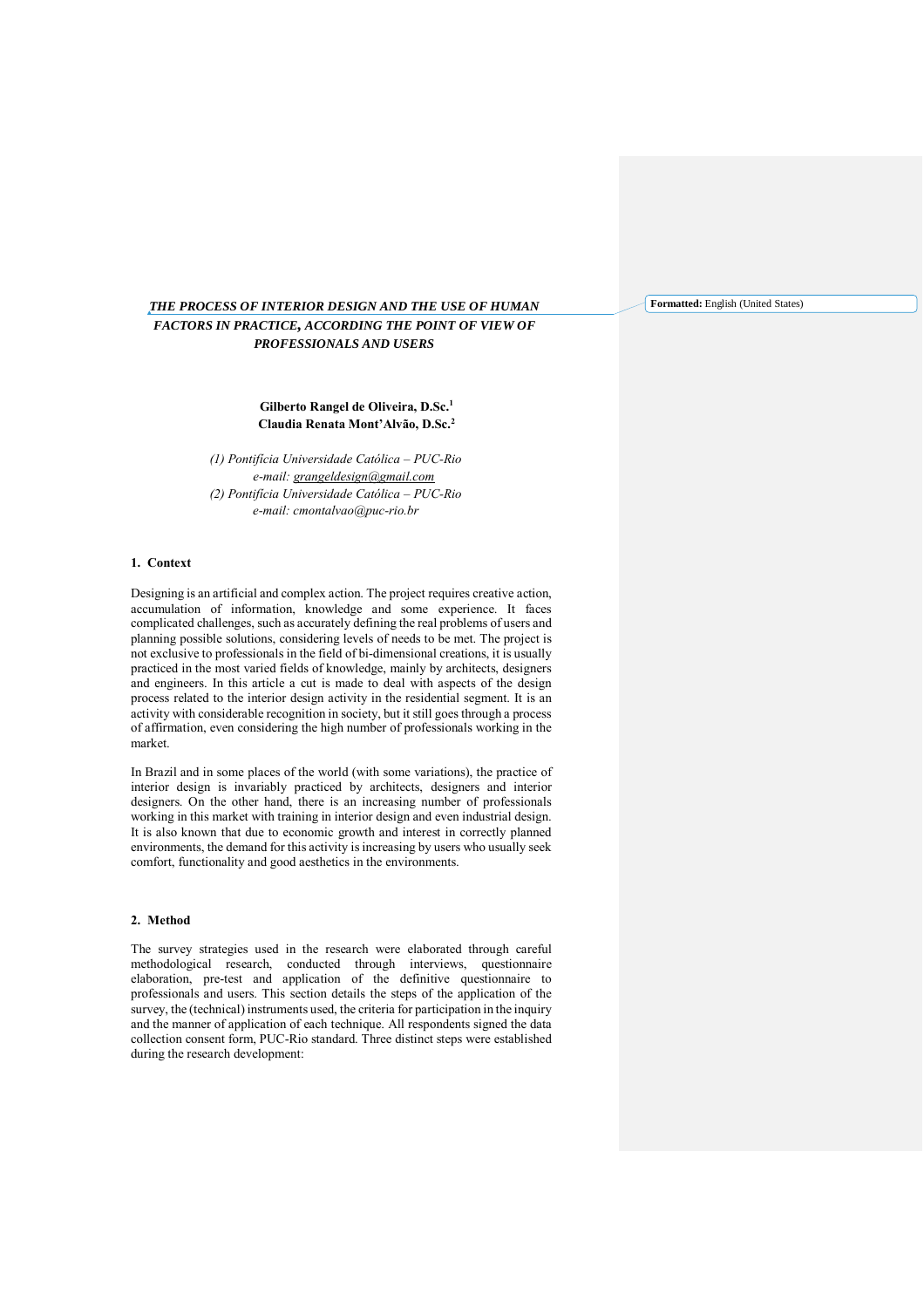Stage I - preliminaries of the survey (unstructured interview): for the unstructured interview, an open, broad question was taken, and the professional was left free to verbalize the desired information. The following question was raised with the professionals selected for the interview: *What is your starting point for developing an interior design project?* Subsequently, the interview was conducted through pre-established topics.

Step II - interview with the professionals: the objective of this stage was to know and interpret the design process practiced by these professionals with the users (clients). In this sense, according to descriptive research, we are interested in discovering and observing phenomena, describing them, classifying them and interpreting them.

Step III - survey with the users: this step dealt with the inquiry with 32 users who hired the services of professionals and implemented their projects.

#### **3. Results**

The survey revealed that most professionals said they practiced (in some way) the three basic steps of a design process, either through organized systematic steps or almost in an "intuitive" way. According to the data collected in the research, there are indications that the activity, in general, usually crosses the stages of *understanding the problem, generating alternatives and defining the alternative chosen* (common steps in the project activities). It may be considered with these results that professionals are aware of the steps employed and understand (in some way) the sequential methodological process.

The users pointed out *positive aspects* identified from the relationship of these with their respective professionals during the planning and execution of the proposed project, among which the following stand out: professionalism, creativity, knowledge, flexibility, understanding. The *negative aspects* reported by the users were: "*There was no interest in knowing if you were satisfied with the renovation, in the end it's gone! "; "Informal, without planning"; "Difficulty in understanding customers' way of being"; And "Execution time and some faults regarding points of light".*

#### **4. Conclusions**

It was verified that the skill and experience of the professional are essential to detect the real needs of the clients, regardless of the method used, as well as verified that the technical attributes of the activity, together with the professional experience and some personal skills contribute significantly to a "*feeling accurate*" and the use of better strategies, in order to propose solutions that meet the real needs of the clients.

Regarding the knowledge and use of ergonomics and usability, it is believed that, although the data point to high indexes of knowledge and use of these, it is worth considering some facts: it is known that the academic formation in architecture little adopts this discipline between the chairs offered in the graduation And not all interior design courses at the technologist level have ergonomics within the framework of compulsory subjects - and when they have the overall workload it